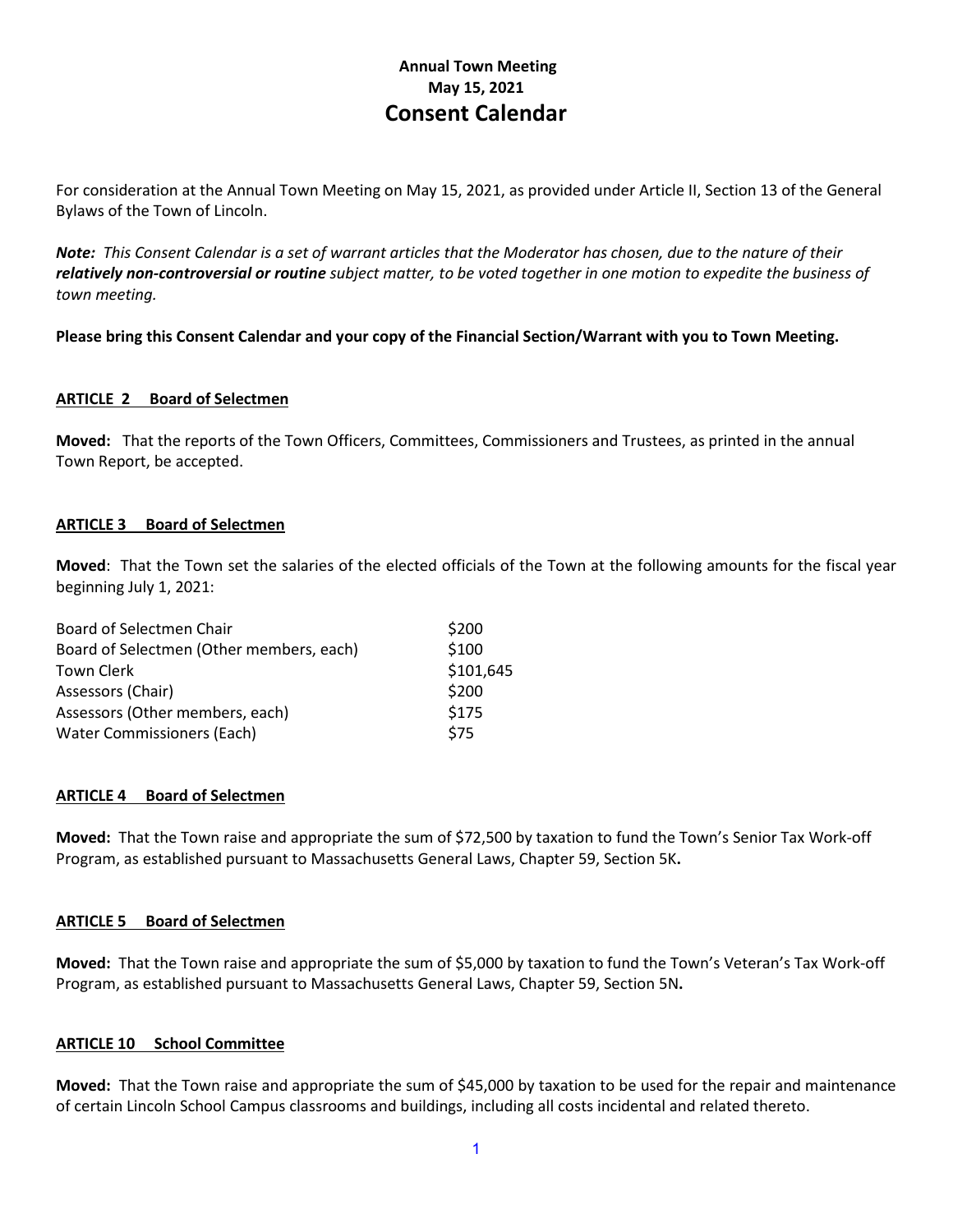## **ARTICLE 11 Board of Selectmen**

**Moved:** That the Town raise and appropriate the sum of \$71,058 by taxation to be used for the repair and maintenance of certain Town buildings, including all costs incidental and related thereto.

## **ARTICLE 12 Library Trustees**

**Moved:** That the Town raise and appropriate the sum of \$50,000 by taxation to be used for the repair and maintenance of the Lincoln Library, including all costs incidental and related thereto.

## **ARTICLE 14 Finance Committee**

**Moved:** That the Town raise and appropriate the sum of \$18,376 by taxation to add funds to the Debt Stabilization Fund, so called, previously established pursuant to the March 26, 2011 Town Meeting, Article 19, in accordance with Massachusetts General Laws, Chapter 40, Section 5B, for the purpose of funding future capital expenditures and debt service payments; and to transfer to the Debt Stabilization Fund the sum of money appropriated under Article 6 for the Lincoln-Sudbury Regional High School that exceeds the final Lincoln assessment for FY 2022 that is voted, no later than July 31<sup>st</sup>, by the Lincoln-Sudbury Regional High School Committee for FY 2022 in accordance with law.

## **ARTICLE 15 Finance Committee**

**Moved:** That the Town raise and appropriate the sum of \$350,000 by taxation, to add funds to the Group Insurance Liability Fund established by Chapter 474 of the Acts of 2008, which Fund will help offset the Town's so-called "other postemployment benefits" liability established by the Statements 74 and 75 of the Governmental Accounting Standards Board.

#### **ARTICLE 16 Finance Committee**

**Moved:** That the Town raise and appropriate the sum of \$30,375 by taxation, to add funds representing Lincoln's proportionate share of the contribution recommended by the Lincoln-Sudbury Regional High School Committee, to the Lincoln-Sudbury Regional School District Retirees Health Insurance Trust Fund, established by the acceptance of Chapter 32B, Section 20 of the Massachusetts General Laws, as amended by Chapter 68, Section 57 of the Acts of 2011, for Lincoln-Sudbury Regional High School, which Fund will help offset the High School's so-called "other post-employment benefits" liability established by Statements 74 and 75 of the Governmental Accounting Standards Board.

# **ARTICLE 17 Board of Selectmen**

**Moved:** That the Town accept and expend such sum or sums of money that may be available under the provisions of Massachusetts General Laws, Chapter 90 or any other state roadway reimbursement programs and to authorize the Board of Selectmen to enter into a contract with the Massachusetts Department of Transportation Highway Division and to authorize the Treasurer, with the approval of the Board of Selectmen, to borrow in anticipation of 100% reimbursement of said amounts; or take any other action relative thereto.